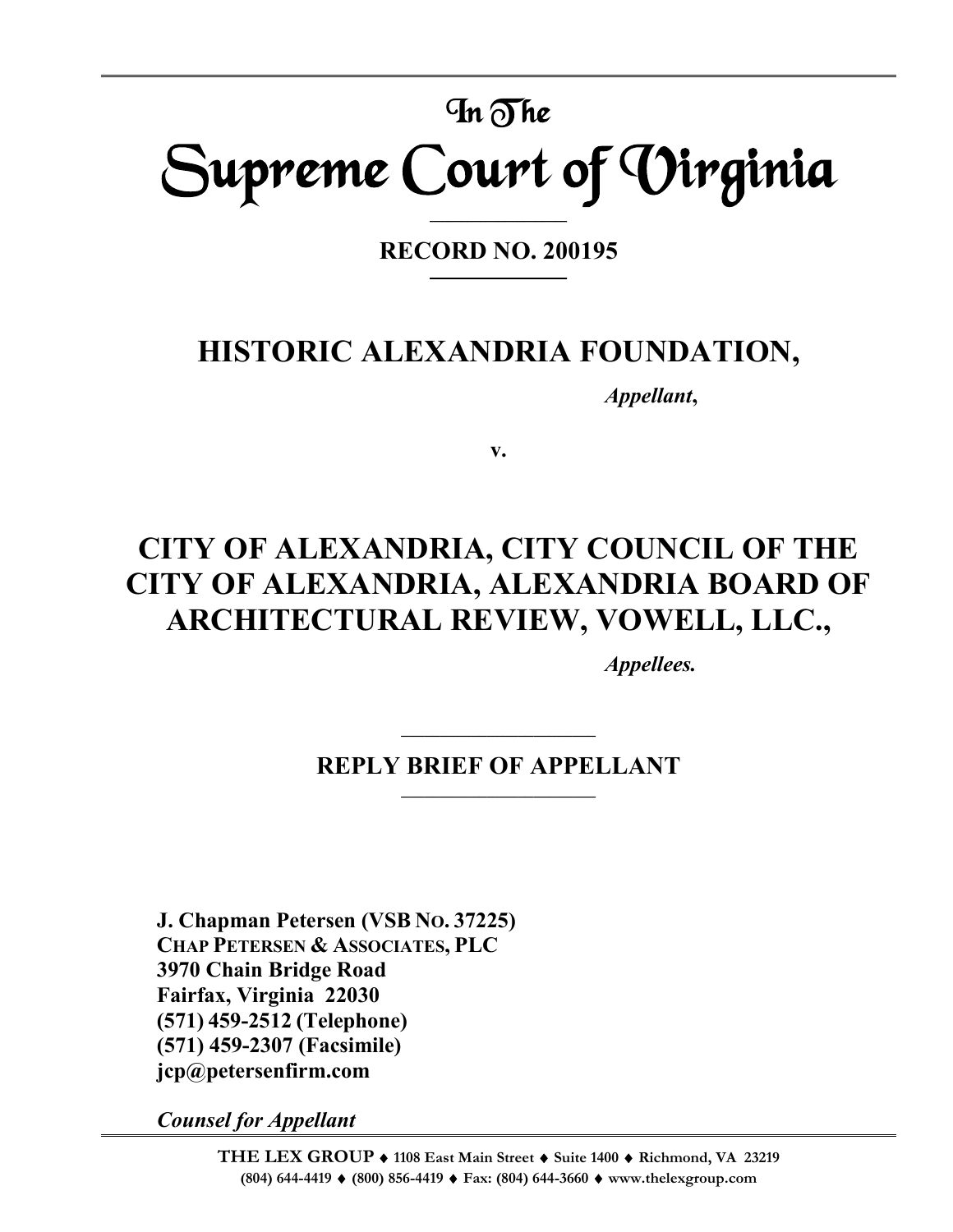# **Table of Contents**

| I.   |                 |                                                                 |  |
|------|-----------------|-----------------------------------------------------------------|--|
| П.   |                 |                                                                 |  |
|      | A.              | HAF has a statutory right of appeal under the Zoning Ordinance2 |  |
|      | <b>B.</b>       |                                                                 |  |
| III. |                 |                                                                 |  |
|      | A.              | Justice Black's Deed of Gift Incorporates Va. Code § 10.1-17047 |  |
|      | <b>B.</b>       |                                                                 |  |
|      | $\mathcal{C}$ . | No One Has Complied with Any Requirement of Va. Code            |  |
| IV.  |                 | The City Had a Duty to Consider Landmark Certification 11       |  |
| V.   |                 |                                                                 |  |
| VI.  |                 |                                                                 |  |
|      |                 |                                                                 |  |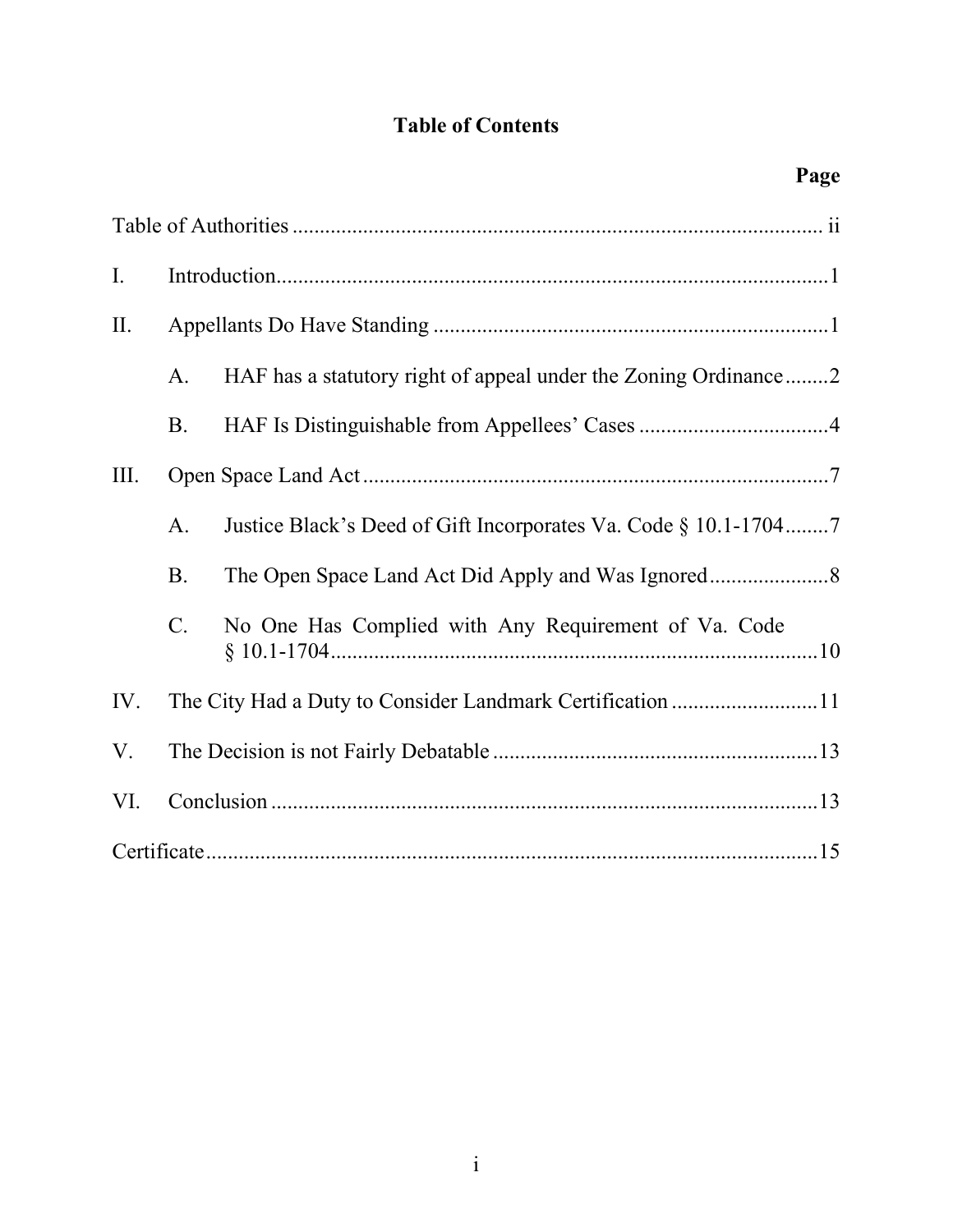# **Table of Authorities**

# **Cases**

| Byrne v. City of Alexandria,                                                                |
|---------------------------------------------------------------------------------------------|
| Cook v. Commonwealth,                                                                       |
| Friends of the Rappahannock v. Caroline County Bd. of Sup'rs,                               |
| Jones v. Conwell,                                                                           |
| Nat'l Mem'l Park, Inc. v. Bd. of Zoning Appeals of Fairfax Cty.,                            |
| Newberry Station Homeowners Ass'n, Inc. v.<br>Bd. of Sup'rs of Fairfax Cty.,                |
| Smith v. Commonwealth,                                                                      |
| Virginia Beach Beautification Comm'n v.<br>Bd. of Zoning Appeals of City of Virginia Beach, |
| Virginia Historic Landmarks Comm'n v.<br>Bd. of Sup'rs of Louisa County,                    |
| <i>Westlake Properties, Inc. v.</i><br>Westlake Pointe Prop. Owners Ass'n, Inc.,            |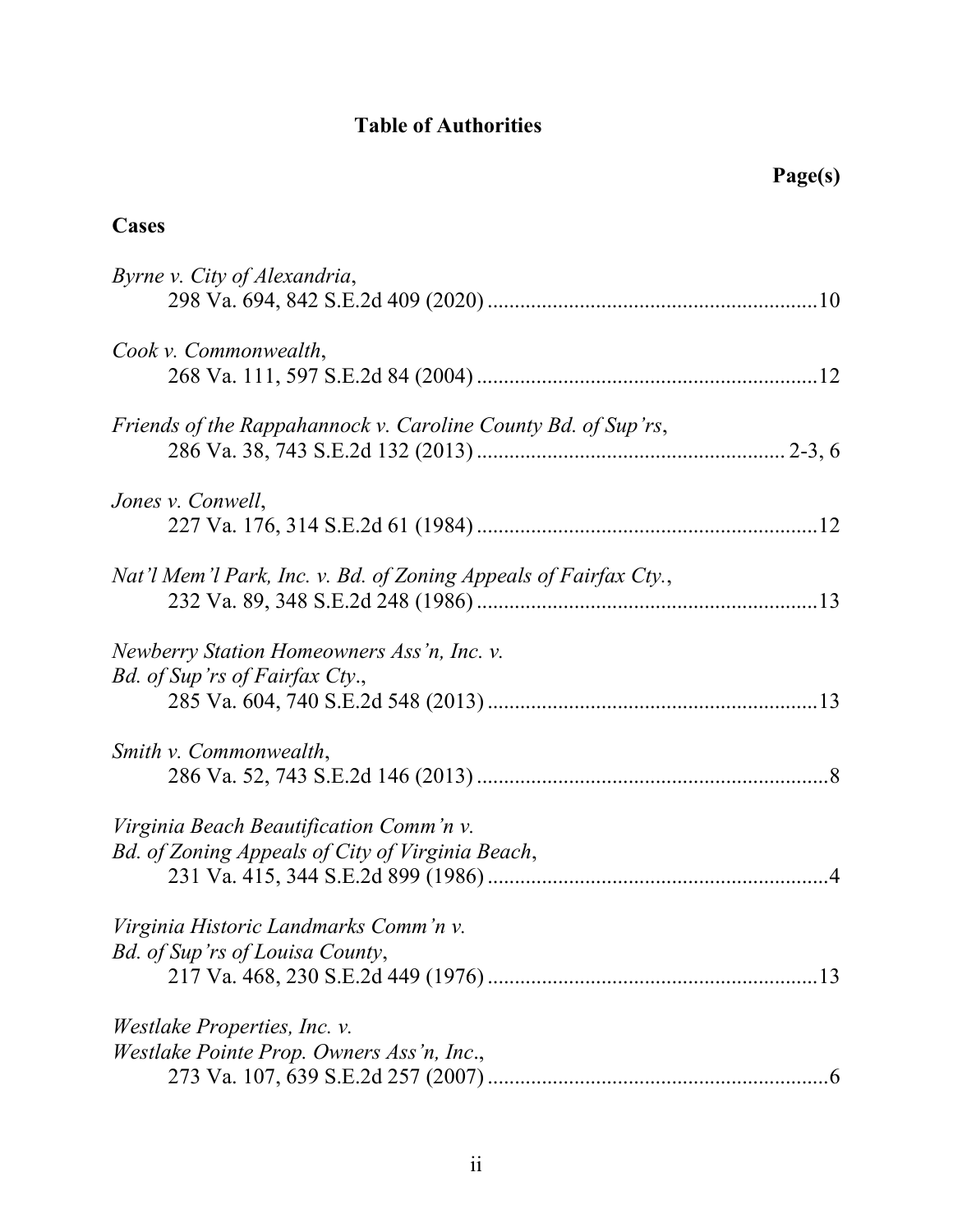| Wood v. Lovett,                                                          |  |
|--------------------------------------------------------------------------|--|
| <b>Constitutional Provision</b>                                          |  |
|                                                                          |  |
| <b>Statutes</b>                                                          |  |
|                                                                          |  |
|                                                                          |  |
|                                                                          |  |
|                                                                          |  |
|                                                                          |  |
|                                                                          |  |
|                                                                          |  |
| <b>Other Authorities</b>                                                 |  |
| 4 Rathkopf's The Law of Zoning and Planning § 63:22 (4th ed. Nov. 2020)4 |  |
|                                                                          |  |
|                                                                          |  |
|                                                                          |  |
|                                                                          |  |
|                                                                          |  |
|                                                                          |  |
|                                                                          |  |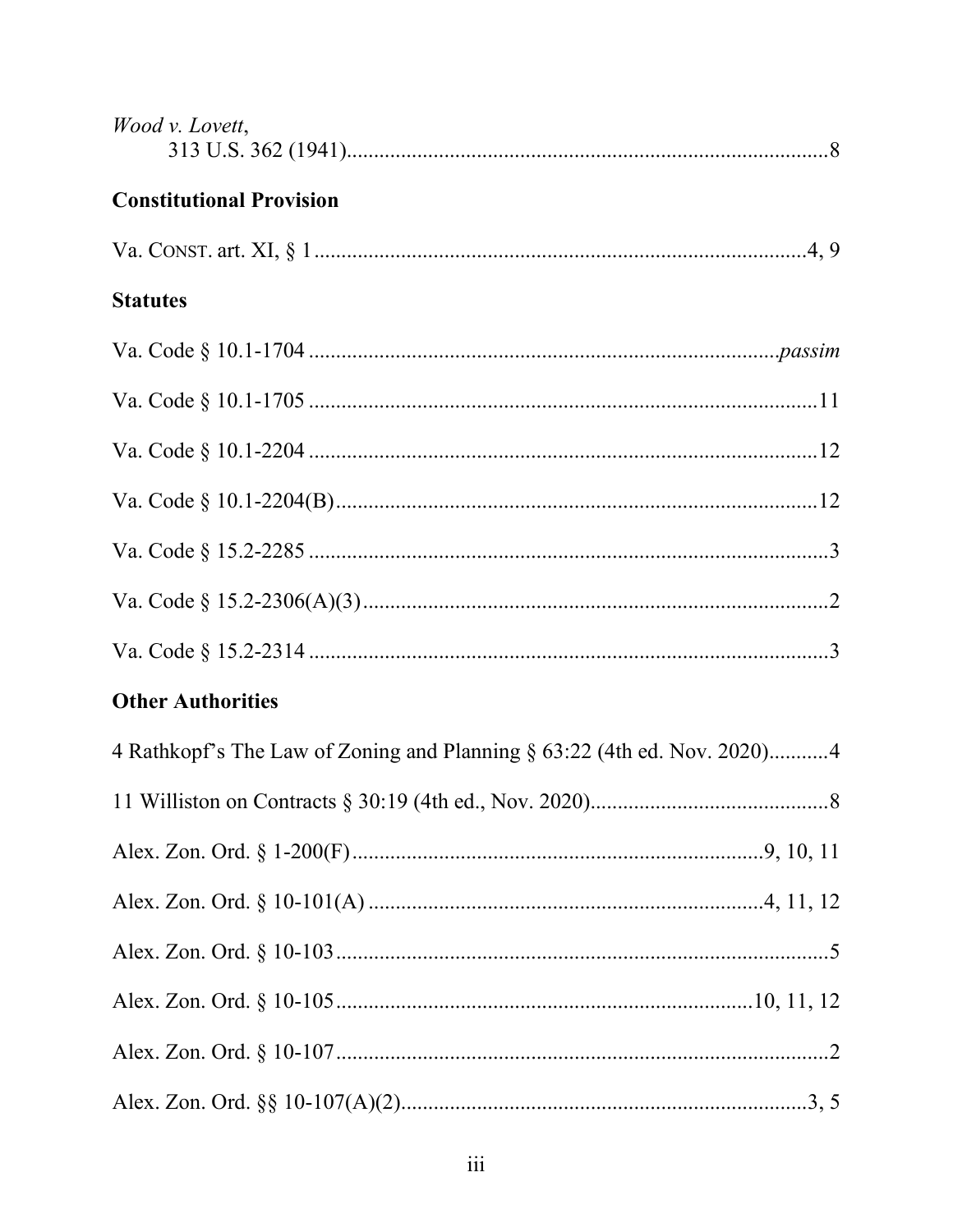| K. Sinclair & L. Middleditch, Virginia Procedure § 17.9[J] (7th ed. 2020) 11 |  |
|------------------------------------------------------------------------------|--|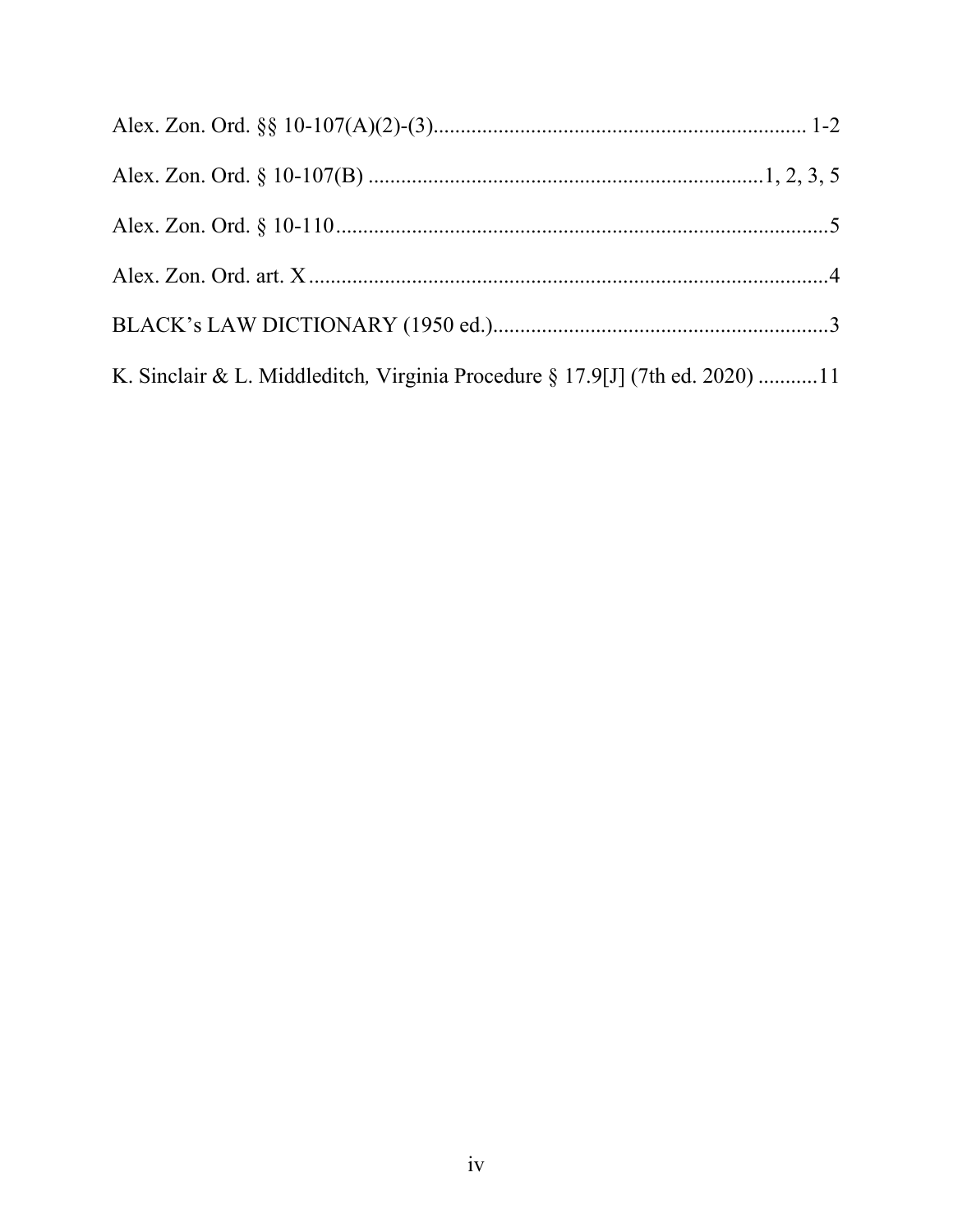#### **I. Introduction**

Like the Board of Architectural Review ("BAR") and City Council, the Appellees ignore the historical importance of the property under review as the home of Justice Hugo Black, a certified Landmark "of statewide and national importance." In doing so, they ignore that the donor of the Open Space Land Act easement was one of the foremost jurists in the nation's history fully conscious that the Statute he referenced in his Deed of Easement would prevent the type of development now under review. Contrary to the Appellees' arguments, Justice Black did not sign an illusory easement where the promise of perpetual open space can be negated without any compliance with the requirements of Va. Code § 10.1-1704, or by ignoring the historic importance of the property. The Appellees seek to avoid the legal errors that infected the City's approval process by claiming that Historic Alexandria Foundation ("HAF") lacks standing. But in advancing their standing arguments the Appellees ignore the substantive rights of participation and review conferred by the Alexandria Zoning Ordinance, as well as long-standing precedential case law.

# **II. Appellants Do Have Standing**

Appellees deny that HAF has standing to obtain judicial review of the City Council's action denying its BAR appeal. In doing so, the Appellees ignore the unique legal right given to property owners in the Old and Historic District to a "full and impartial public hearing" applying correct legal standards. Alex. Zon. Ord.

1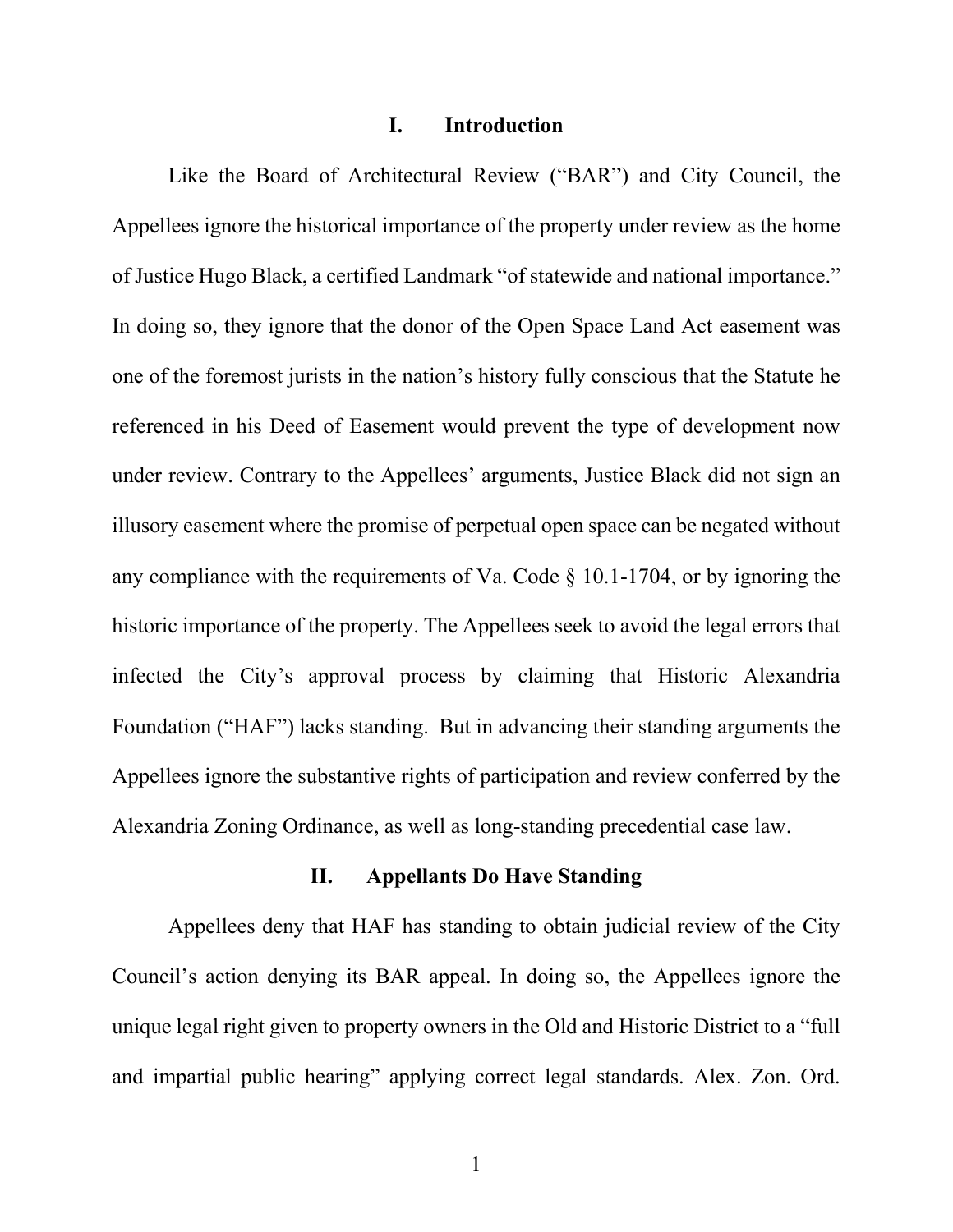§§ 10-107(A)(2)-(3) & (B). At the most basic level, it is this unique legal right mandated by both Statute, Va. Code  $\S$  15.2-2306(A)(3), and the municipal ordinance, Alex. Zon. Ord. § 10-107 — that HAF seeks to vindicate in pursuing this appeal.

# A. HAF has a statutory right of appeal under the Zoning Ordinance

On appeal from the BAR, the Alexandria City Council ignored the requirements of law, which deprived HAF of a hearing based on correct legal principles and triggered the specific right of appeal under the Zoning Ordinance:

*Appeal from city council to court*: Any applicant *or any of the petitioners aforesaid* aggrieved by a final decision of the city council shall have the right to appeal such decision to the circuit court for a review; provided that such appeal is filed within a period of 30 days after the rendering of the final decision by the city council…. The court may reverse or modify the decision of the council, in whole or in part, *if it finds upon review that the decision of the council is contrary to law*….

# *Id*. at § 10-107(B)(*emphasis added*).

In plain English, there is a limited class of persons who can utilize 10-107(B) to appeal the Council's decision of a BAR appeal to the Circuit Court  $-$  i.e. the applicant or "any of the petitioners aforesaid." *See id.* That legal right, shared in this matter only by the other 125 property owners who joined the appeal to City Council, is the "personal or property right, legal or equitable, or imposition of a burden or obligation upon the petitioner different from that suffered by the public generally." *Friends of the Rappahannock v. Caroline County Bd. of Sup'rs*, 286 Va.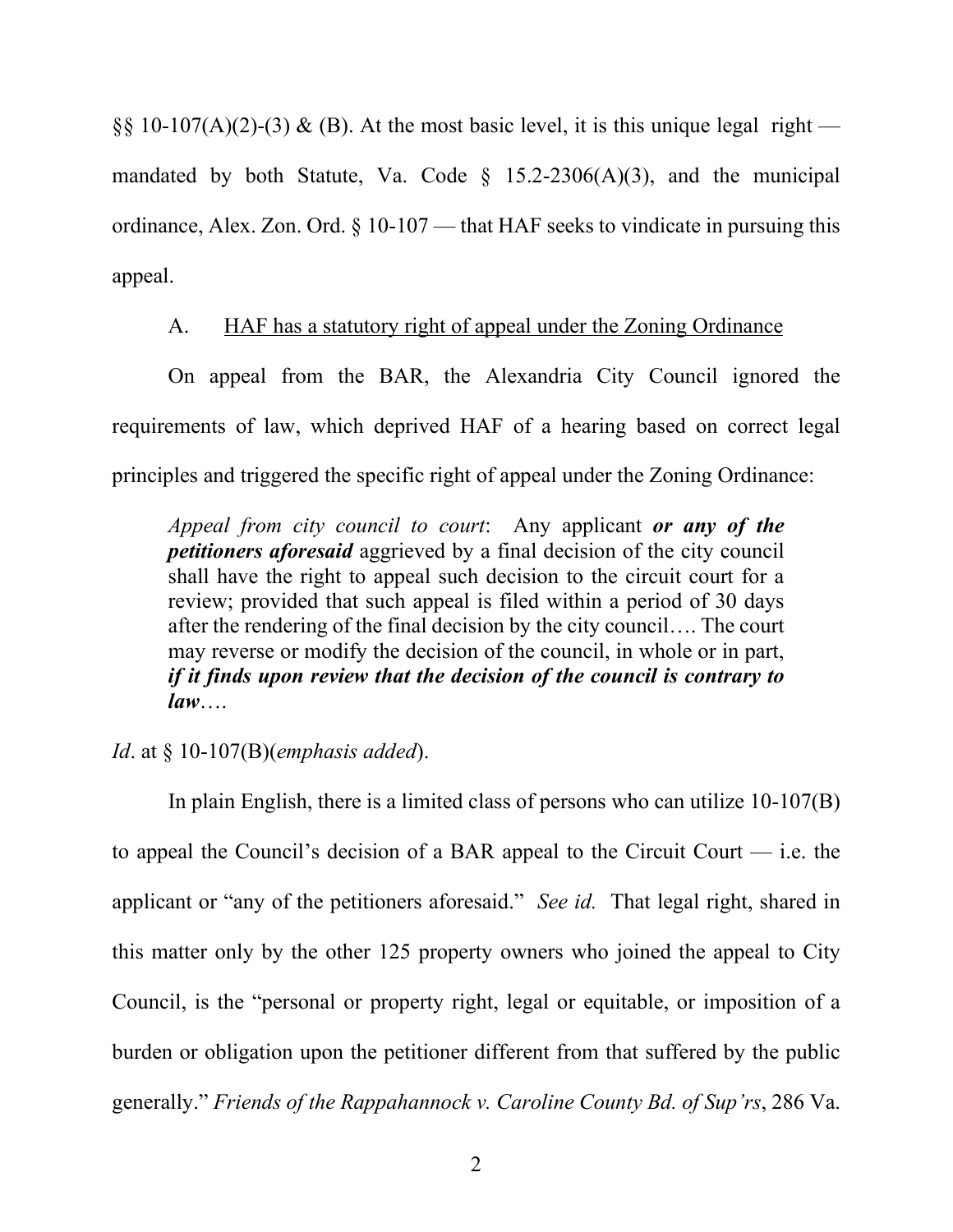38, 48, 743 S.E.2d 132, 137 (2013). Under the plain text of the Zoning Ordinance, Petitioner HAF has a right of appeal to the Circuit Court, if only for the reason that it appealed the BAR decision and lost before the Council.

Significantly, no case cited by the Appellees was decided in a BAR appeal or similar situation, where the ordinance grants a right to a limited group of property owners. *See infra*. Instead, the Appellees' standing argument is based on decisions involving declaratory judgment actions where there is no statutory requirement that the complaining party must first participate in the municipal deliberations as a condition to filing suit. *See* Va. Code § 15.2-2285; *see also* Va. Code § 15.2-2314 (BZA appeals). Here, there are parties who hold an undisputed right under the Zoning Ordinance to petition an adverse BAR ruling to the City Council; thereafter, the plain text of the Ordinance confers standing to appeal the same issue from an adverse decision by the Council.<sup>[1](#page-7-0)</sup> In that context, the statutory word "aggrieved" must be viewed within its ordinary meaning of one "having suffered loss or injury,["2](#page-7-1) i.e. referring back to landowner/petitioners whose lost their appeal before the City Council, and not within the context of Supreme Court jurisprudence which occurred after the Ordinance was drafted.

<span id="page-7-0"></span><sup>&</sup>lt;sup>1</sup> The City parades before the court a number of fanciful "floodgates" arguments that ignore the obvious limitations on the pool of appellants to BAR decisions. *Compare* City Br. at 13-14 *with* Alex. Zon. Ord. §§ 10-107(A)(2) & (B).

<span id="page-7-1"></span><sup>2</sup> BLACK's LAW DICTIONARY (1950 ed.), page 87 defining "aggrieved."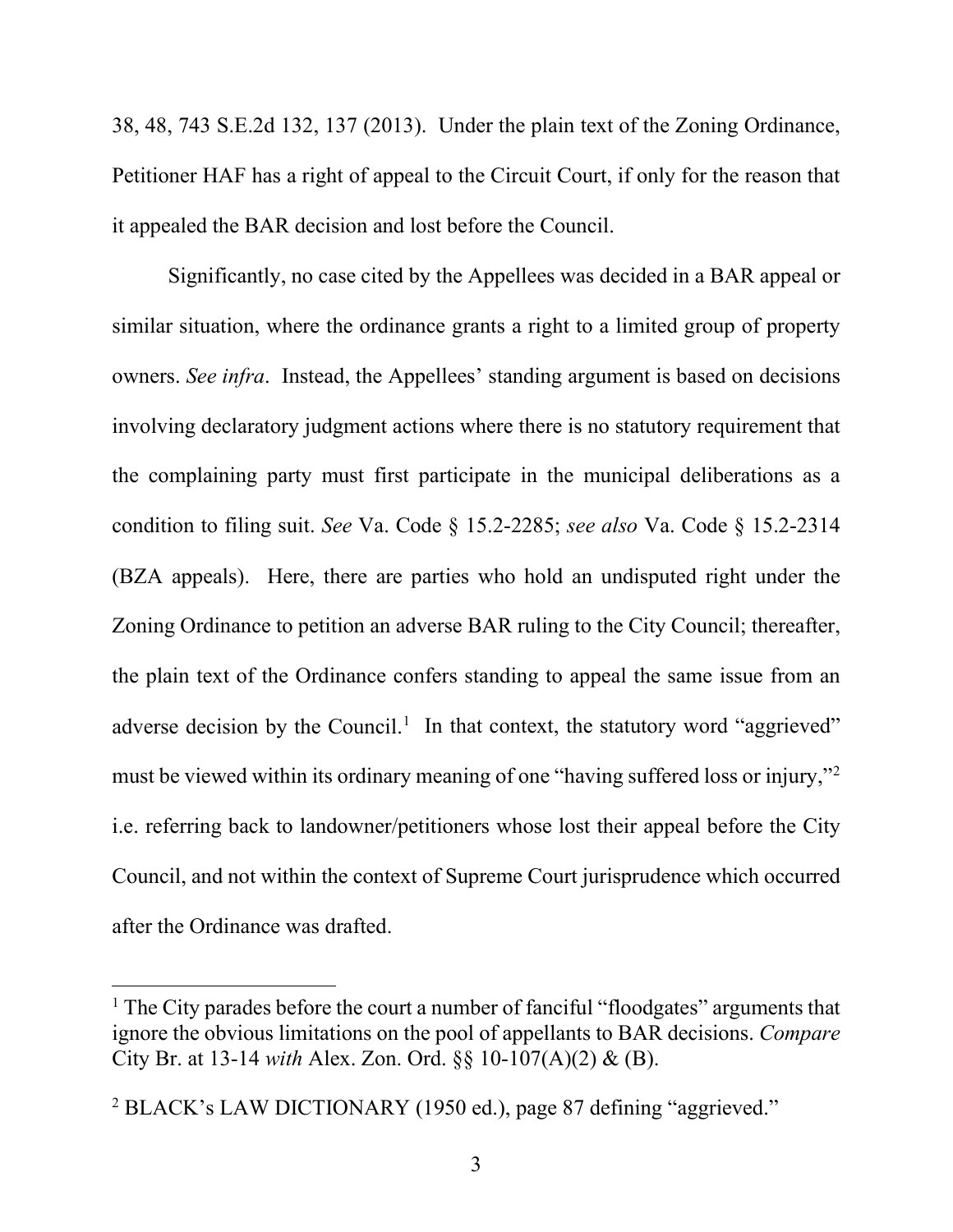# B. HAF Is Distinguishable from Appellees' Cases

In denigrating HAF's interest and standing in this case, the Appellees place great reliance on *Virginia Beach Beautification Comm'n v. Bd. of Zoning Appeals of City of Virginia Beach*, 231 Va. 415, 420, 344 S.E.2d 899, 903 (1986). *See* City Br. at 7-9, 12-15; Vowell Br. at 13. But unlike the Virginia Beach Beautification Commission, HAF does own property, and that property is located in the special Historic Overlay District, which was established to protect, among other things "familiar landmarks." Alex. Zon. Ord. § 10-101(A). That fact, in and of itself distinguishes the decision in *Beautification* from this case.

None of the standing cases relied on by Appellees involved historic overlay districts, which is telling as such districts perforce rely on neighboring landowners to protect their essential function. "An allegation that the development of property threatens the aesthetic or cultural value of a historic district is sufficient to confer standing if the plaintiff (or at least one member of a plaintiff-citizen group) resides or owns property in the district." 4 Rathkopf's The Law of Zoning and Planning  $§ 63:22$  $§ 63:22$  $§ 63:22$  (4th ed. Nov. 2020).<sup>3</sup>

<span id="page-8-0"></span><sup>3</sup> As pointed out in the brief of *amici* Preservation Virginia, et. al., the policy of preserving the Commonwealth's historic sites is enshrined in the Virginia Constitution, Preservation Br. at 15, *citing* Va. Const. Art. XI Sec. 1 ("it shall be the policy of the Commonwealth to conserve, develop and utilize its natural resources …and its historical sites and buildings.") as well as Article X of the Alexandria Zoning Ordinance.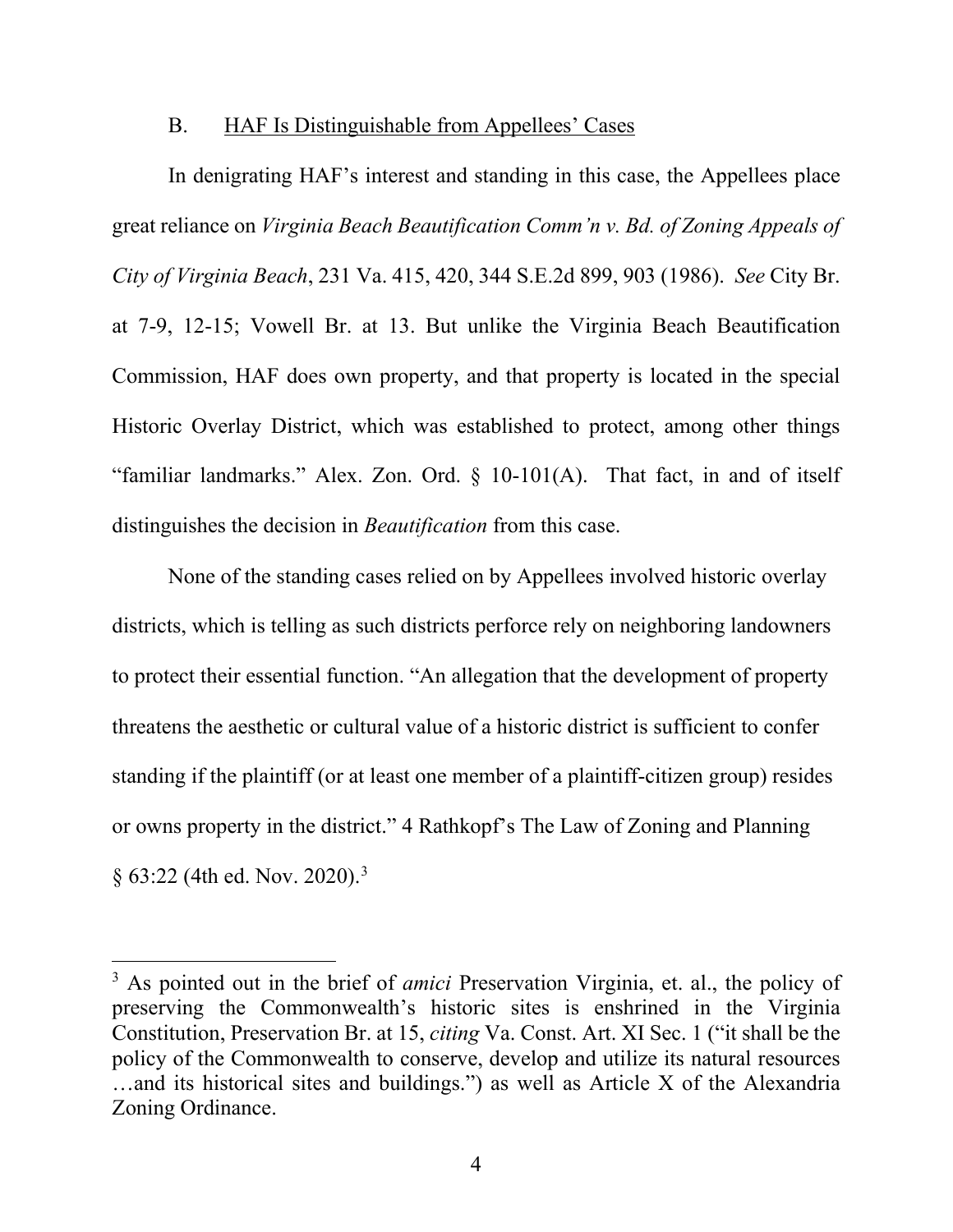In this case, HAF is not only a non-profit corporation formed in 1954 "to preserve, protect and restore structures and sites of historic or architectural interest in and associated with the City of Alexandria, e.g., JA. [4](#page-9-0)9<sup>4</sup>, it is a property owner in the Old and Historic District which has both given an Open Space Land Act easement on its property and is a co-grantee of easements under the Act. JA. 3. As to the subject property, it has made individualized investments in the Hugo Black property by (i) providing the financial support for the Historic American Building Survey documentation of the property and (ii) placing one of its Early Building Survey plaques on the property. JA 4-5. It is subject to the unique maintenance and regulatory burdens of property owners in the Old and Historic District of Alexandria, JA 3; Alex. Zon. Ord. §§ 10-103, 10-110. And it is given the right of City Council and Judicial review of BAR decisions — rights not given to the general public or the majority of the citizens in Alexandria. Alex Zon. Ord.  $\S$  10-107(A)(2) & (B).

HAF is not a newcomer to the dispute. It actively participated in and expended substantial resources at each and every step of the review process prior to the City Council's final approval of the construction project. JA 7. It submitted extensive written comments with materials from archival research. *E.g.,* JA 49-102. It objected as the BAR level and led the appeal to City Council, paying the fee to perfect an

<span id="page-9-0"></span><sup>4</sup> Contrary to the City's claim, City. Br. at 12, HAF has always asserted a particularized interest in this case based on its charitable purpose. *E.g.* JA 7, 49.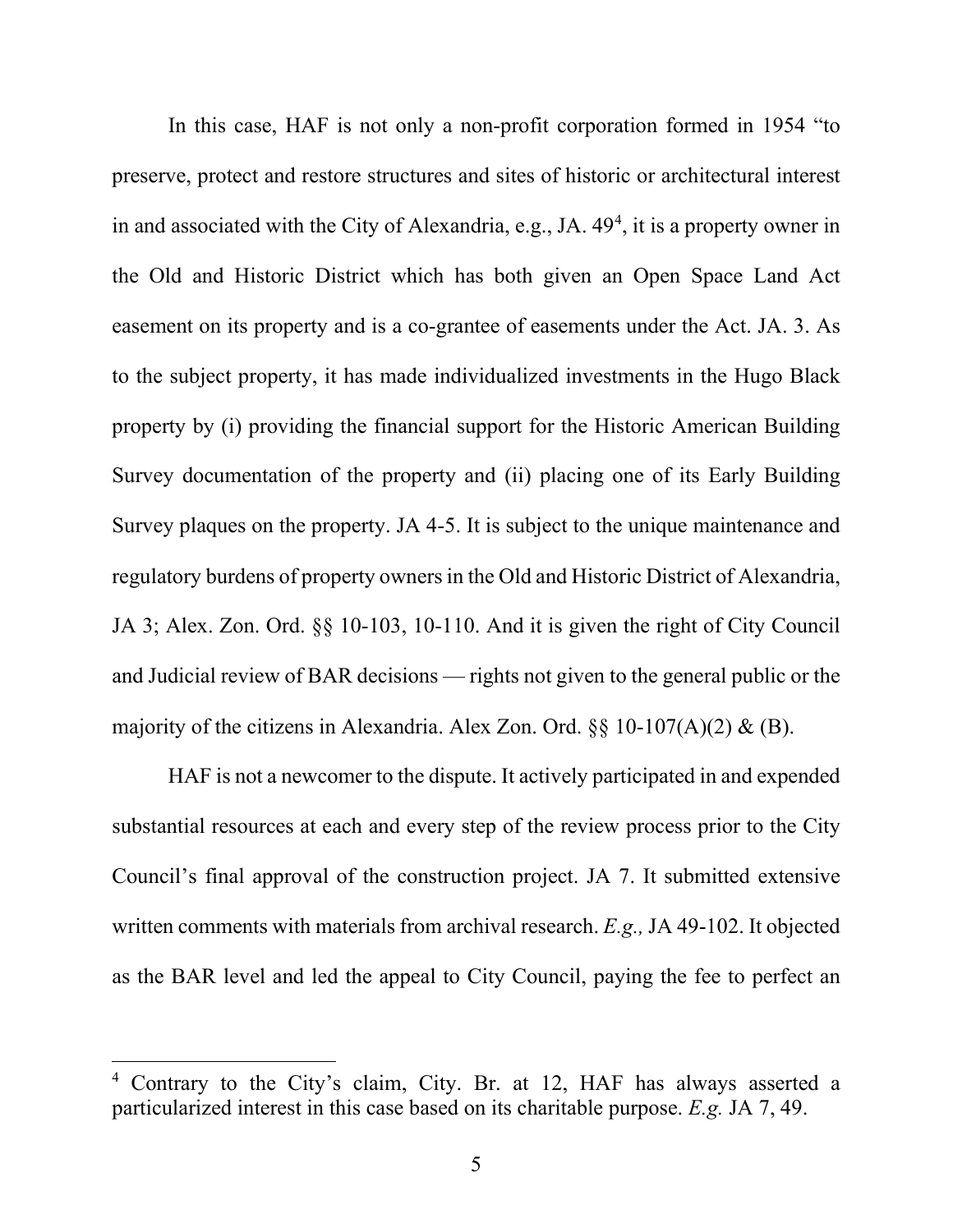appeal and being joined by 125 other property owners. JA 7. This court should evaluate HAF's interest in this case *in toto* when considering if it "has a sufficient interest in the subject matter of the case so that the parties will be actual adversaries and the issues will be fully and faithfully developed." *Westlake Properties, Inc. v. Westlake Pointe Prop. Owners Ass'n, Inc*., 273 Va. 107, 120, 639 S.E.2d 257, 265 (2007).

Appellees' respond to the Zoning Ordinance by stating that it only conveys ordinary standing per Virginia case law. But Vowell's argument that "[t]he legislative choice of the word "aggrieved" [is] based on jurisprudence of this Court, most recently applied by this Court in *Friends of the Rappahannock*," is an exercise in anachronism. Vowell Br. at 10. Neither Vowell nor the City — which has at its disposal all the legislative history of the Ordinance — has put forth any legislative history regarding the Ordinance to support its assumption about ordinary standing. And the City Council was certainly not relying on *Friends* when it adopted the most recent version of the Ordinance in 1992. Indeed, that would require a time machine. Nor has the City or Vowell cited any instance before *Friends* where the City even advanced, much less triumphed upon, its current standing argument. The Court should therefore recognize the Appellees' standing argument for what is: an attempt to create (via *Friends*) a legal regime in local government law which limits the ability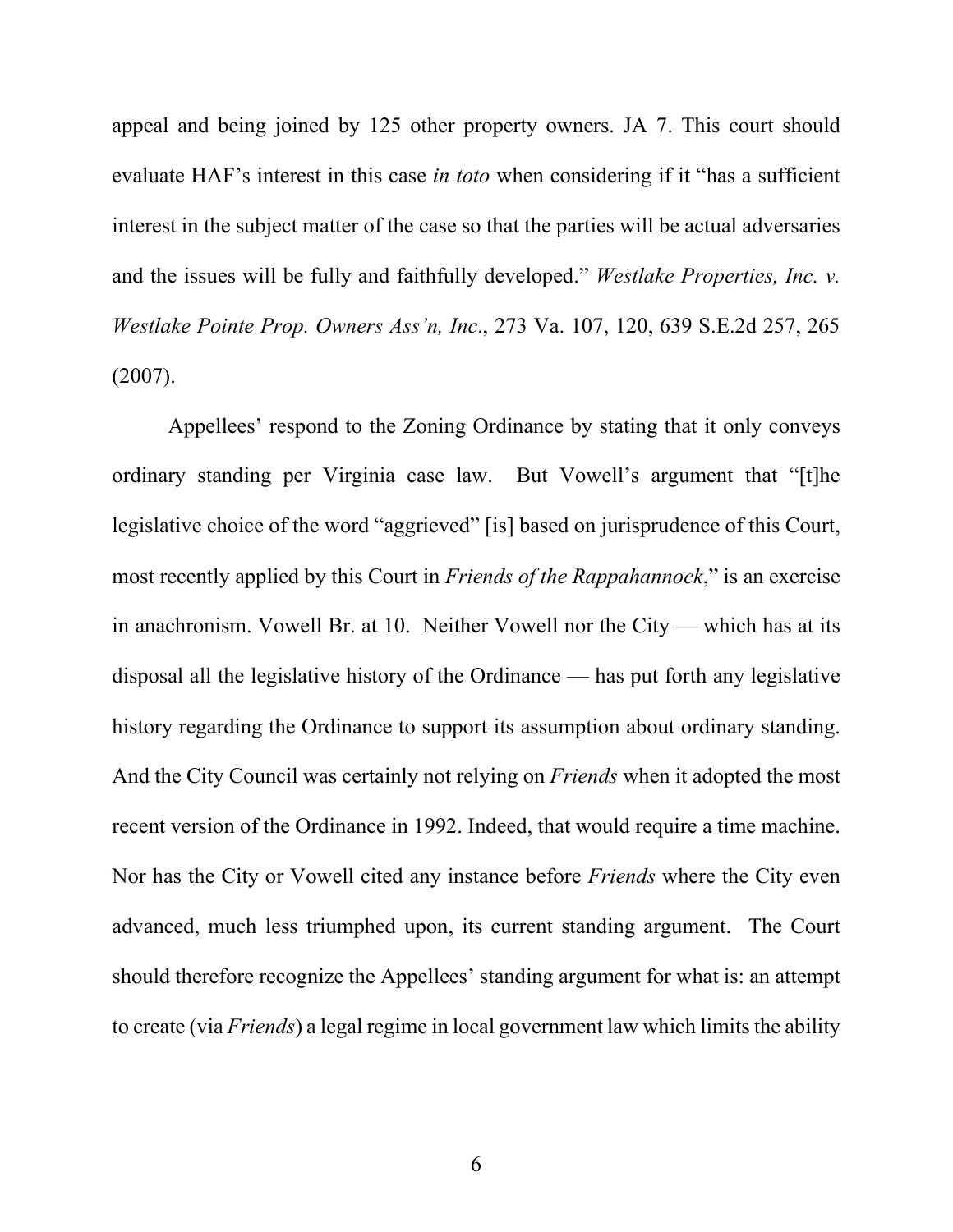of citizens to protest land use decisions, even if they have been given standing under their own zoning ordinance.

# **III. Open Space Land Act**

## A. Justice Black's Deed of Gift Incorporates Va. Code § 10.1-1704

Recognizing that no one has satisfied any of the requirements of Va. Code § 10.1-1704 regarding the property, the City denies that anything was "converted" or "diverted" as a matter of law "when the deed creating the open-space land in question expressly allowed for 'changes, alterations, additions, or improvements' with the prior written approval of [the VDHR]." City Br. at 26 Vowell goes even further and argues that the following provision of the Open Space Land Act easement granted by Justice Black serves to negate any requirement to follow the statute:

"no building or structure … shall be altered, restored, renovated or extended and not structure … constructed except in a way that would in the opinion of the Grantee be in keeping with the historic character of the house, and provided that the prior written approval of the Grantee to such action shall have been obtained,…"

JA 19; *see* Vowell Br. at 20. This provision, Vowell argues, gives the Virginia Historic Landmarks Commission (now the Board of Historic Resources) the unfettered right to authorize any new construction it feels appropriate without consideration of Va. Code § 10.1-1704. Vowell Br. at 20 (citing JA 19).

The Appellees' argument necessarily implies that "changes, alterations, additions, or improvements" referenced in the easement will consist of new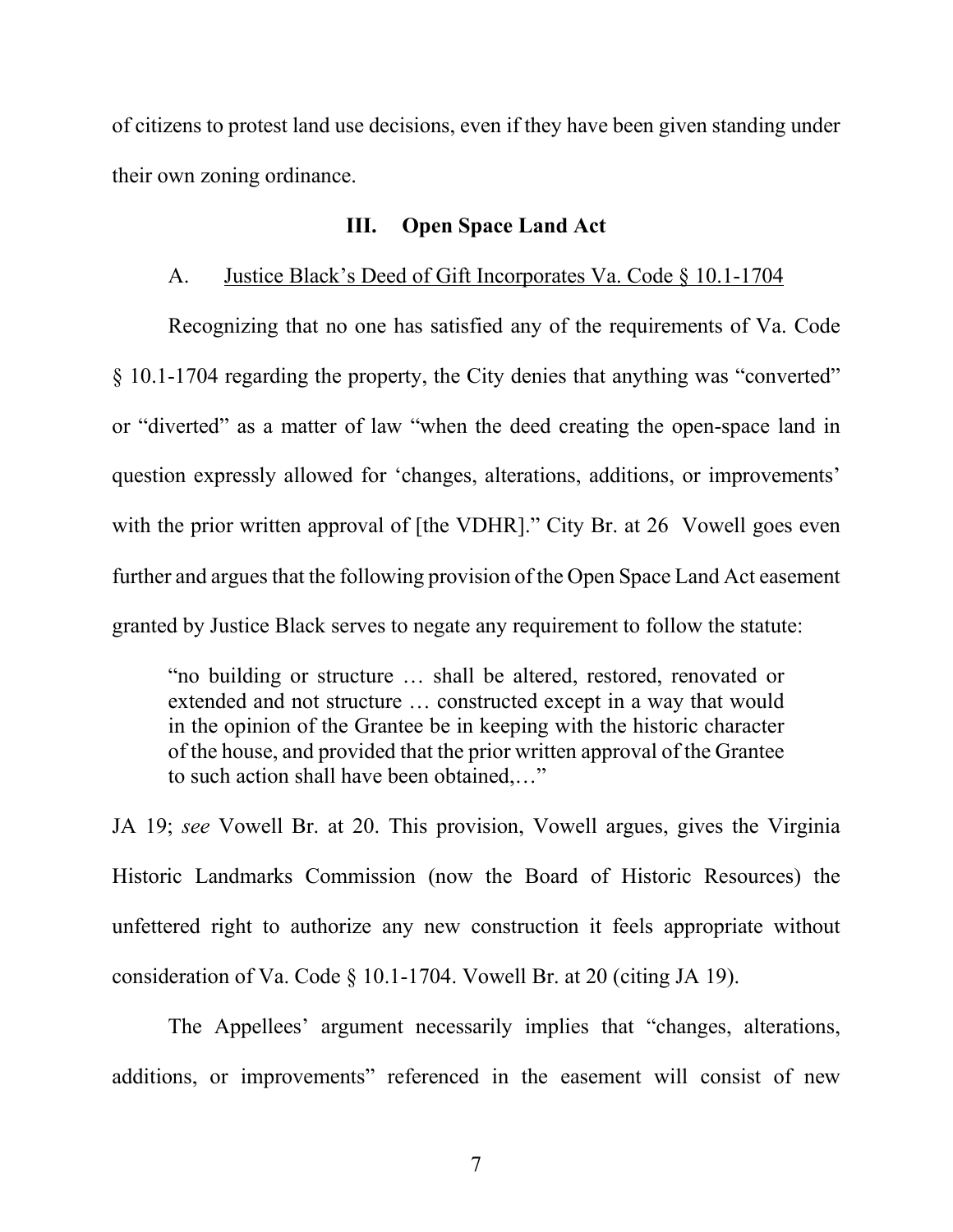construction on open space. But there are plenty of "changes, alterations, additions, or improvements" that can be made to a house without adding a new structure. Conversely, it would nullify the entire grant of the easement to adopt an interpretation that the "additions" contemplated by the easement would be built on the very open space that is set aside. *See* JA 63.

More to point, the Deed granting the easement expressly invokes the Open Space Land Act, including what is now Va. Code § 10.1-1704. JA 17-18. Certainly, Justice Black had every right to expect the Deed to be construed in accordance with the well-settled principle that — even without such an express incorporation — the full terms of the Open Space Land Act are incorporated into his Deed of Easement.<sup>[5](#page-12-0)</sup> Thus, any proper interpretation of the Deed of Easement must be read in conjunction with Section 1704. In other words, to the extent the Deed can be read to authorize construction on open space, it first requires observation of the requirements of Section 1704 before that open space can be diverted.

# B. The Open Space Land Act Did Apply and Was Ignored

In addition to trying to avoid the requirements of the Open Space Land Act by arguing that Justice Black did not incorporate its strictures into his easement, the

<span id="page-12-0"></span><sup>5</sup> *See, e.g., Smith v. Commonwealth*, 286 Va. 52, 58, 743 S.E.2d 146, 150 (2013)("contracts are deemed to implicitly incorporate the existing law"); *Wood v. Lovett*, 313 U.S. 362, 370, (1941)("This court has held that the terms of a statute … are a part of the obligation of the deed made pursuant to it."); 11 Williston on Contracts § 30:19 (4th ed., Nov. 2020)(collecting cases).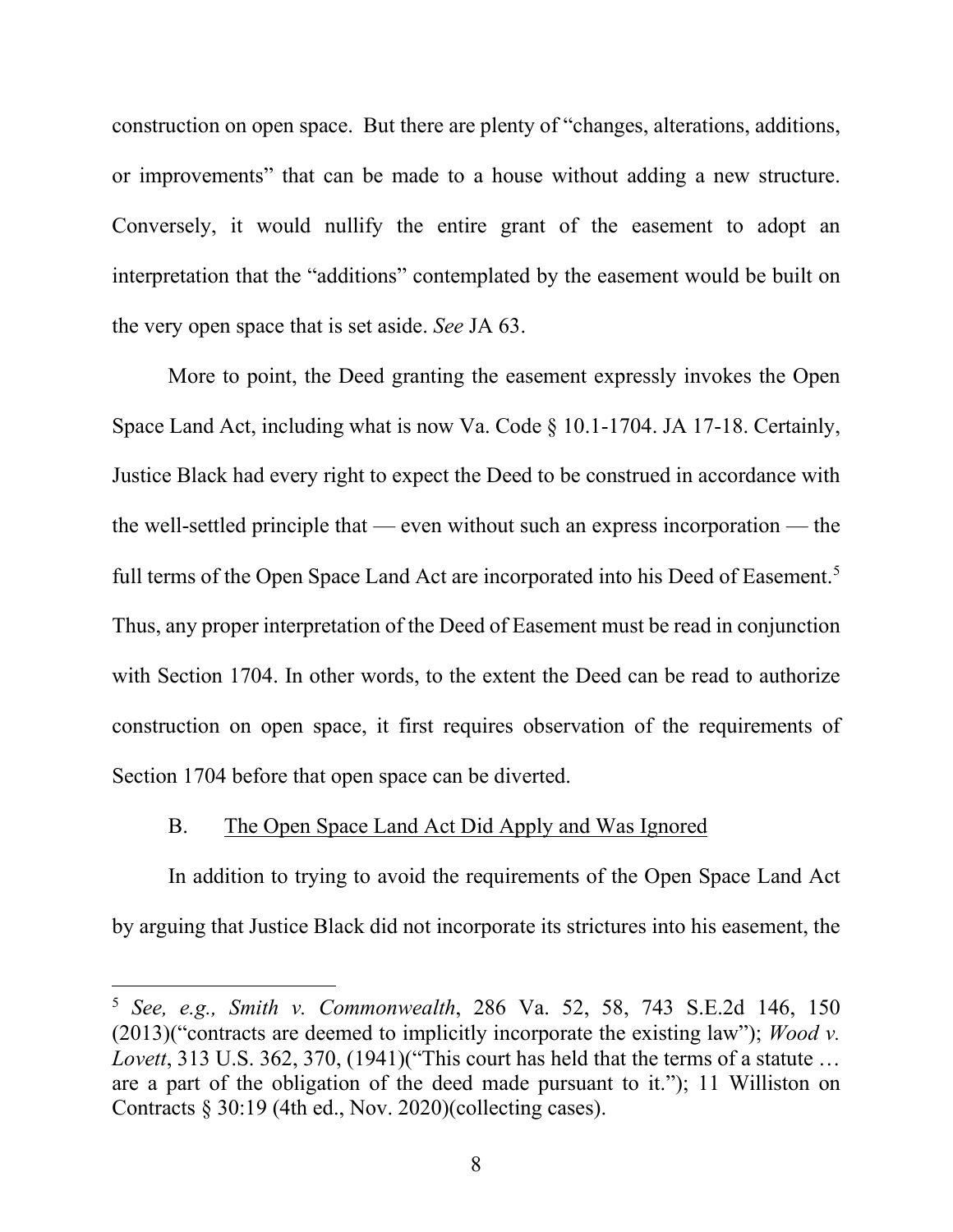City attempts to avoid the explicit incorporation of that law into its own Zoning Ordinance. Understanding that the requirements of Va. Code § 10.1-1704 have not and cannot be met, the City argues that the statute and its actions are "not inconsistent." City Br. at 19-23. In other words, the Appellees find it "not inconsistent" to authorize construction on protected open space when the requirements of Va. Code § 10.1-1704 — e.g., identifying substitute open space have never been observed. But if the City's actions would allow what the Open Space Land Act expressly prohibits, they are obviously "inconsistent."

The City's "not inconsistent" argument is even shallower when held up to the text of the Zoning Ordinance which incorporates the higher standards of State law:

*Conflicting provisions*. In interpreting and applying the provisions of this ordinance, they shall be held to be the minimum requirements …. *Whenever any provision of any state* or federal statute or other city ordinance or regulation *imposes a greater requirement or a higher standard than is required by this ordinance, the provision of such state* or federal *statute* or other city ordinance or regulation *shall govern*.

Alex. Zon. Ord. § 1-200(F)(emphasis added). This provision expressly incorporates the "greater requirement[s] or … higher standard[s]" of state law in the application of the entire Alexandria Zoning Ordinance — including Article XI, Section 1 of the State Constitution. It is most telling that when it argues the Ordinance is "not inconsistent" with the Open Space Land Act, the City never denies that the Act imposes a "greater requirement or a higher standard" of protection for open-space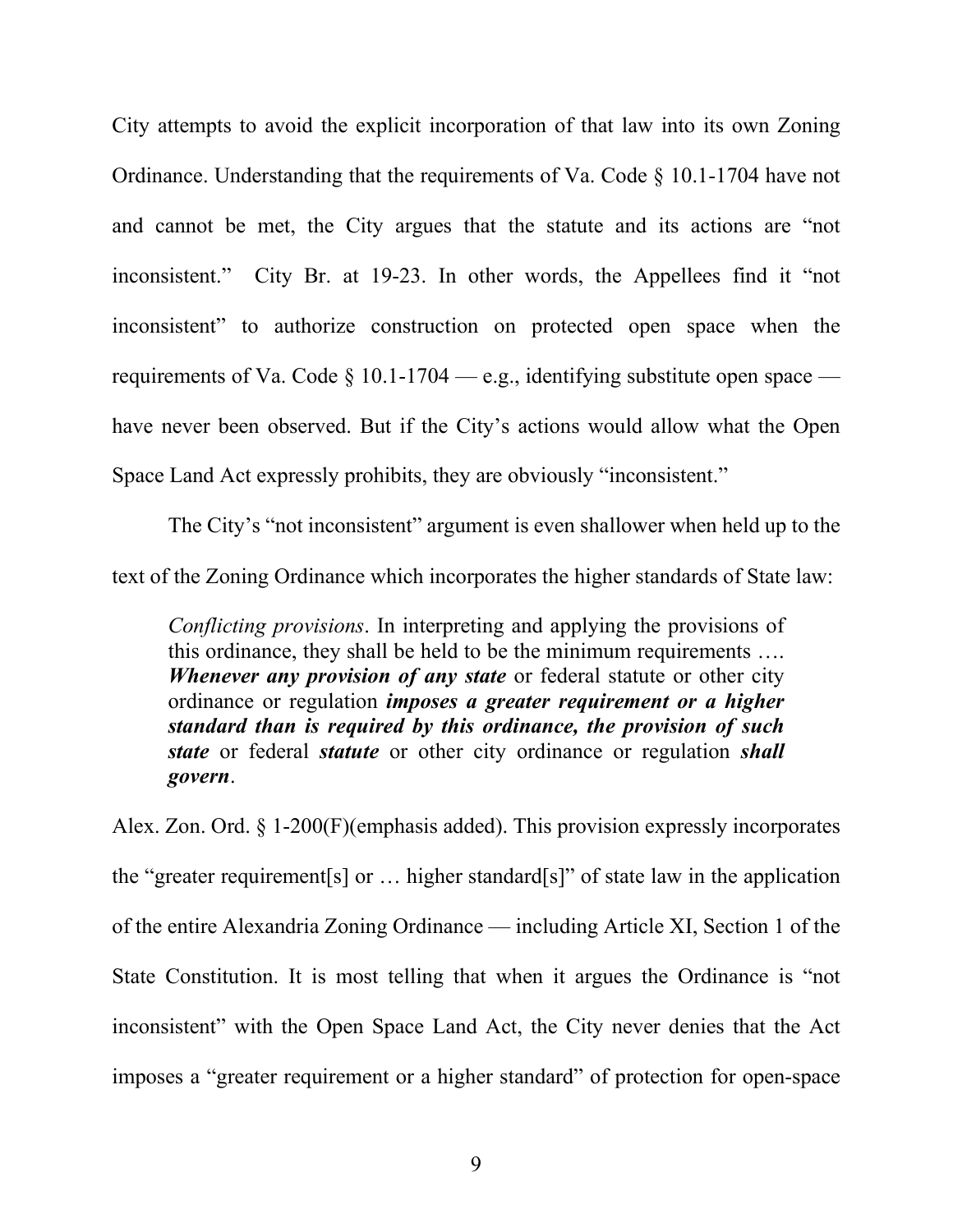than the Zoning Ordinance. *See* City Br. at 19-23 (Vowell's Brief does not even cite Section 1-200(F)). Putting all other considerations aside, the failure of the BAR and the City Council to follow the requirements of Alex. Zon. Ord. § 1-200(F) in applying Alex. Zon. Ord. § 10-105 is plain legal error.

### C. No One Has Complied with Any Requirement of Va. Code § 10.1-1704

Because no one — not the City, not VDHR, and not Vowell — has made the slightest attempt to comply with the dictates of Va. Code § 10.1-1704, the argument about who is the "public body" referenced by the Statute makes little ultimate difference. The statute has been completely ignored. And for all the talk in the Appellees' briefs about the VDHR approval of the project, no one has suggested that VDHR made the findings or secured the replacement open space required by Va. Code § 10.1-1704. JA 62.

In defense of its own refusal to make the required findings or secure the required substitute space, the City makes the self-contradictory argument that "it must be remembered that this matter was initiated at the BAR level, and that the City Council's involvement was purely as a body of review." City Br. at 25; *see also id.* at 26 ("the City Council was not sitting as a "municipality"). At the same time, it asserts that, "A city council acting on a certificate of appropriateness performs a legislative function." City Br. at 27 (citing *Byrne v. City of Alexandria*, 298 Va. 694, 842 S.E.2d 409, 413 (2020). Surely the City cannot have it both ways. In fact, the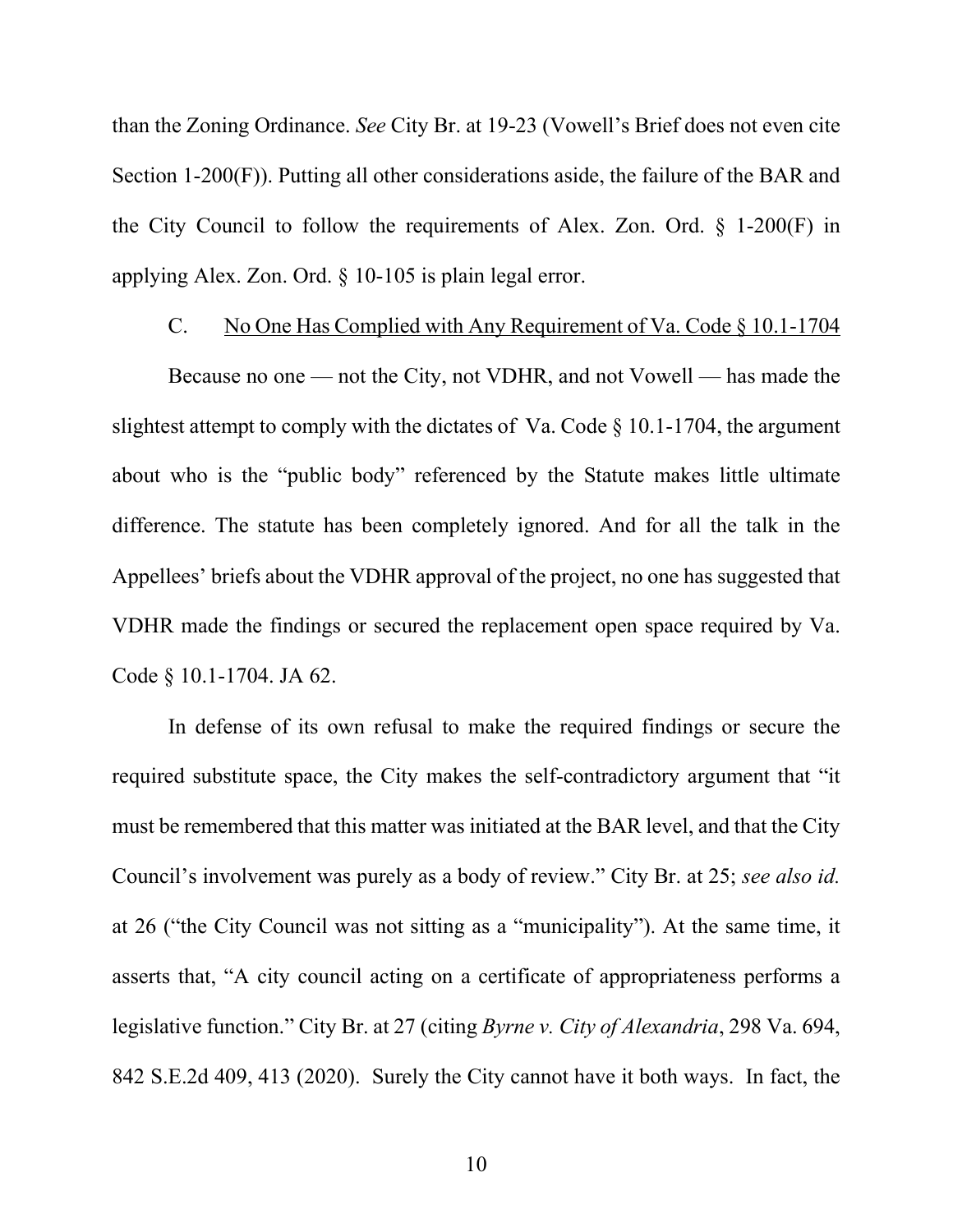City Council was acting in its legislative capacity. *Id.* No matter who was required to make the findings (and procure the substitute land) required by Va. Code  $\S$  10.1-1704, it is undisputed that no one has ever done so here, and the City Council is not permitted to disregard the provisions of the Open Space Land Act when it issues its certificates of appropriateness. Va. Code § 10.1-1705; Alex. Zon. Ord. 1-200(F).

# **IV. The City Had a Duty to Consider Landmark Certification**

The Appellees seek to avoid the City's error in the application of Section 10- 105 when it chose to ignore the Landmark Certification of the Hugo Black Property. Having no argument to offer on the text of the Ordinance which was enacted with the express purpose of protecting "familiar landmarks," Alex. Zon. Ord. § 10- 101(A), *see also id.*§ 10-105, they argue that the court did not grant an assignment of error on those issues. But the assignment of error plainly challenges the application of Section 10-105 of the Ordinance:

The Circuit Court erred in finding that the City Council did not have to consider the Open Space Land Act in its review of the BAR's decision *and finding that the City Council properly applied Alexandria Zoning Ordinance 10-105 in making its decision*. Issue preserved: R.158-165 (Opposition to demurrer at 6-13); JA at 244:10-245:20; 257:6-258:3; JA274-277 (Final Order at 1-4).

HAF Petition at 4. In fact, HAF set forth its Landmark argument in its opposition to demurrer at pages 10-11. JA 162-63; *see also* JA 13 (Pet. ¶¶ 45-46); *see generally* K. Sinclair & L. Middleditch*,* Virginia Procedure § 17.9[J] at 1340-41 (7th ed. 2020).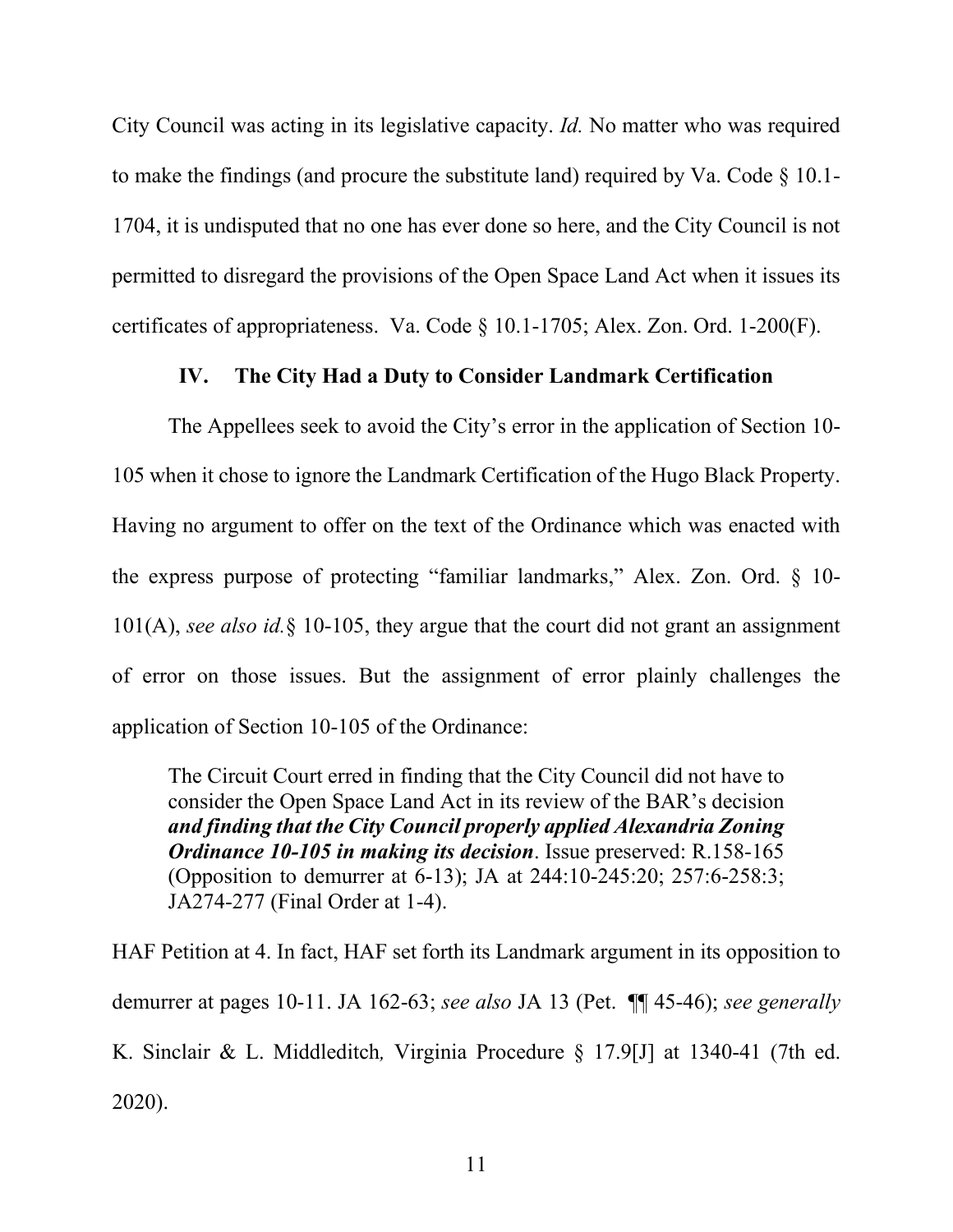The City in its Brief attempts to transform the statements of HAF's counsel before the Circuit Court as either a waiver or concession of the argument. City Br. at 33. But that is a misinterpretation of the colloquy.

The argument before the trial court concerned the interaction of Va. Code § 10.1-2204 and Section 10-105 of the Alexandria Zoning Code. In his colloquy with the Circuit Court, counsel did nothing more than agree with the plain language of the statute that a landmark certification does not "*itself*" regulate the action of local governments. Va. Code § 10.1-2204(B). But since the City of Alexandria has enacted an historic district ordinance to protect "*familiar landmarks*," Alex. Zon. Ord. § 10-101(A), the certification does have regulatory effect.

The City persists in its effort to excise the word "*itself*" from Va. Code § 10.1- 2204(B). It actually omits the word when it quotes the statute in its brief. City Br. at 33. But as it states elsewhere in its brief, "it is well-established that a statute should not be read in such a manner that will make a portion of it useless, repetitious, or absurd." City Br. at 17 (citing *Jones v. Conwell*, 227 Va. 176, 181, 314 S.E.2d 61, 64 (1984)); *see also Cook v. Commonwealth*, 268 Va. 111, 114, 597 S.E.2d 84, 86 (2004)("Words in a statute should be interpreted, if possible, to avoid rendering words superfluous."). By arguing that the Landmark certification has "no regulatory effect," the City, its Staff, and the Circuit Court have read the statute as if the word "*itself*" is mere surplusage — contradicting its plain meaning.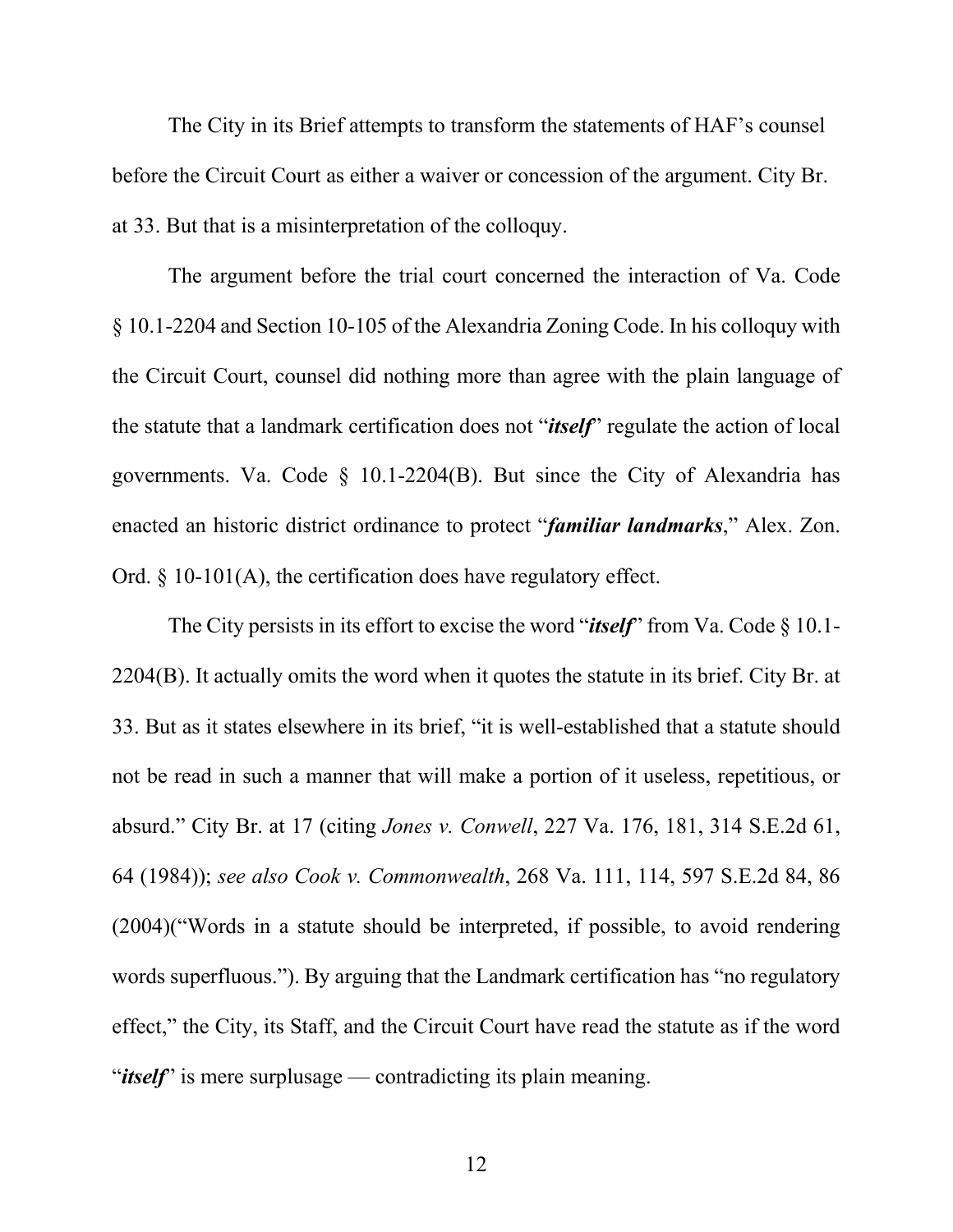Unlike *Virginia Historic Landmarks Commission v. Board of Sup'rs of Louisa County*, 217 Va. 468, 230 S.E.2d 449 (1976), no one has suggested that the Landmark certification required Alexandria to enact an historic district ordinance. Here, the City did have one — and disregarding the Landmark certification was plain legal error. HAF Br. at 25-28; JA 84-85.

### **V. The Decision is not Fairly Debatable**

HAF comes to this court challenging the decision of the City Council because it was fatally infected with plain legal error. Such basic legal errors deprive the City Council's decision of any presumption of validity and the application of a "fairly debatable" analysis is inappropriate. *Nat'l Mem'l Park, Inc. v. Bd. of Zoning Appeals of Fairfax Cty.*, 232 Va. 89, 92, 348 S.E.2d 248, 250 (1986); *see also Newberry Station Homeowners Ass'n, Inc. v. Bd. of Sup'rs of Fairfax Cty*., 285 Va. 604, 621, 740 S.E.2d 548, 557 (2013).

### **VI. Conclusion**

The Circuit Court erred in granting a demurrer when the HAF had standing under the Ordinance, and the City Council failed to apply the correct legal standards, avoiding the restrictions of the Open Space Land Act and failing in its duty to protect a Landmark of statewide and national importance. The Judgment of the Circuit Court should be reversed.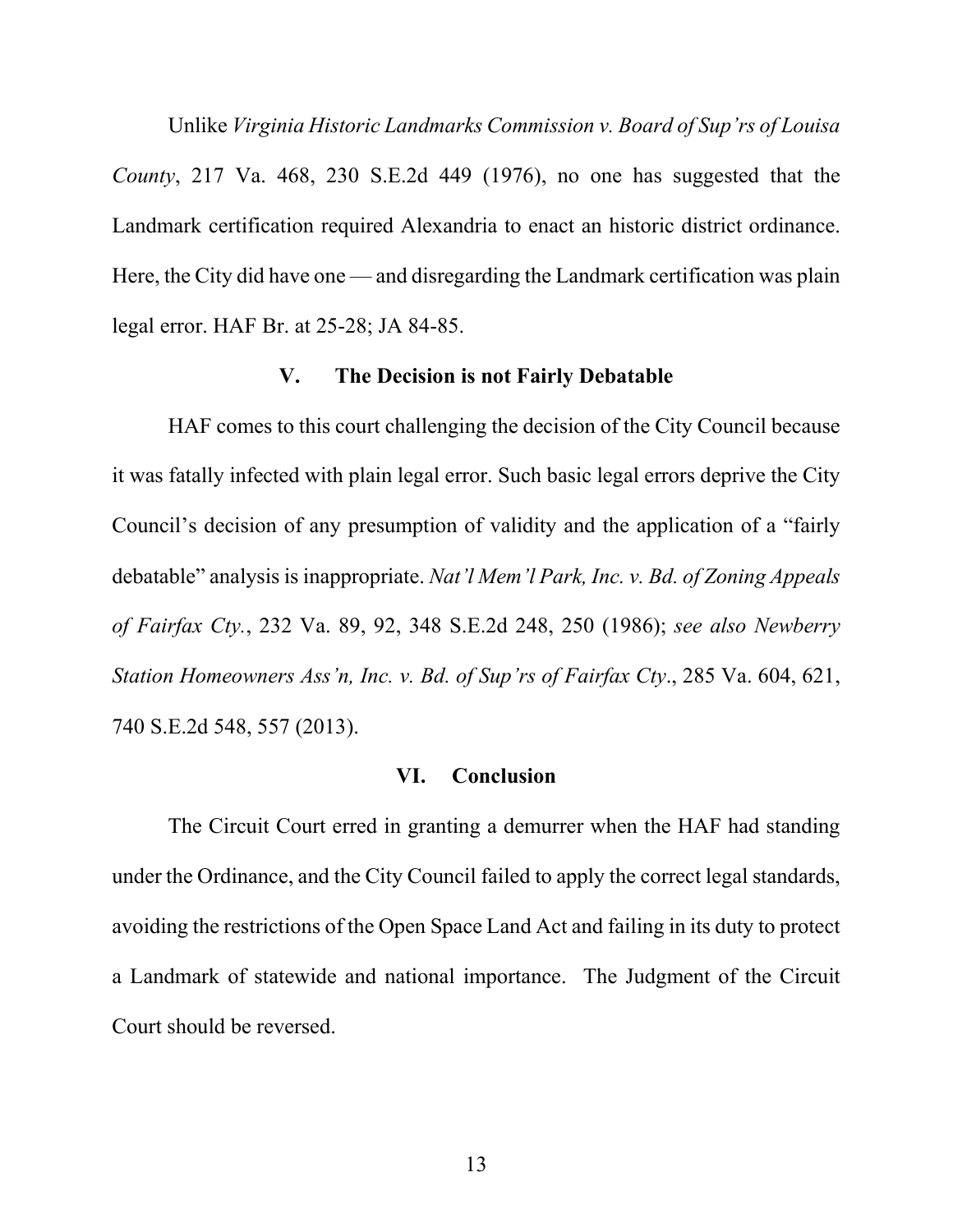

*Counsel for Historic Alexandria Foundation*